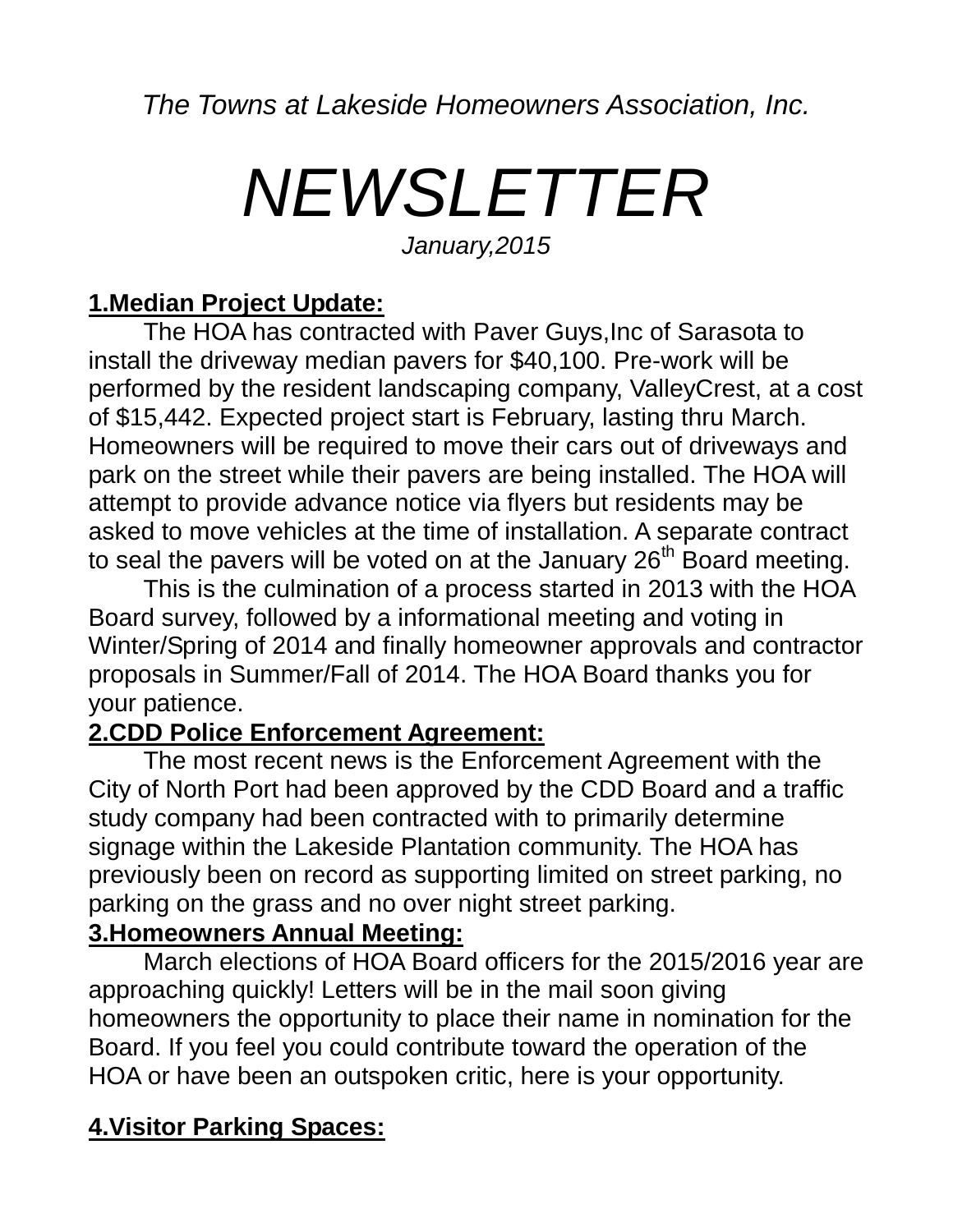The HOA has contracted to have signage painted in front of the five visitor lots indicating "Visitor Parking Only". This is in anticipation of on street parking restrictions that may result from the CDD traffic study (See #2). Homeowners and tenants that routinely park in the visitor spaces when their garages/driveways are open limit the ability of actual visitors and homeowners/tenants meeting the policy rules to use these spaces. The HOA "Authorized Vehicles, Storage and Parking" Policy states:

*"Visitor parking pads in the community are to temporarily accommodate visitor parking. There is no entitlement for an owner or tenant to use a visitor vehicle parking pad except after their garage contains a vehicle and the driveway contains all of the vehicles that it can legally accommodate."*

Hopefully, compliance to this existing rule will negate the need for the HOA to pursue issuing violation letters.

### **5.New Information Boards:**

You may have noticed the newly installed information boards at the mail box locations. These are larger, weather resistant, maintenance free structures. Unfortunately, there is an issue with the doors and the HOA is working with the supplier to remedy the problem.

### **6.Insurance and Lease Documentation Violations:**

The April, 2014 newsletter reminded homeowners that the HOA Use Restrictions require the annual submittal of proof of insurance. Landlords are required to submit a "Lease Disclosure and Acknowledgement" form and a copy of the lease before a new tenant occupies a unit. Landlords are also required to submit a current lease for existing tenants. This past Summer, notices were sent to those homeowners that were out of compliance and this past Fall, First Violation Letters have been sent to those owners who still had not complied. A final Second Violation Letter has been sent to a few homeowners/landlords still in violation. The Fine Committee will determine whether fines shall be levied and the amount. If you have not submitted the required documentation, you may avoid a potential fine by submitting it to SunVast prior to the Fine Committee convening as noted in your violation letter.